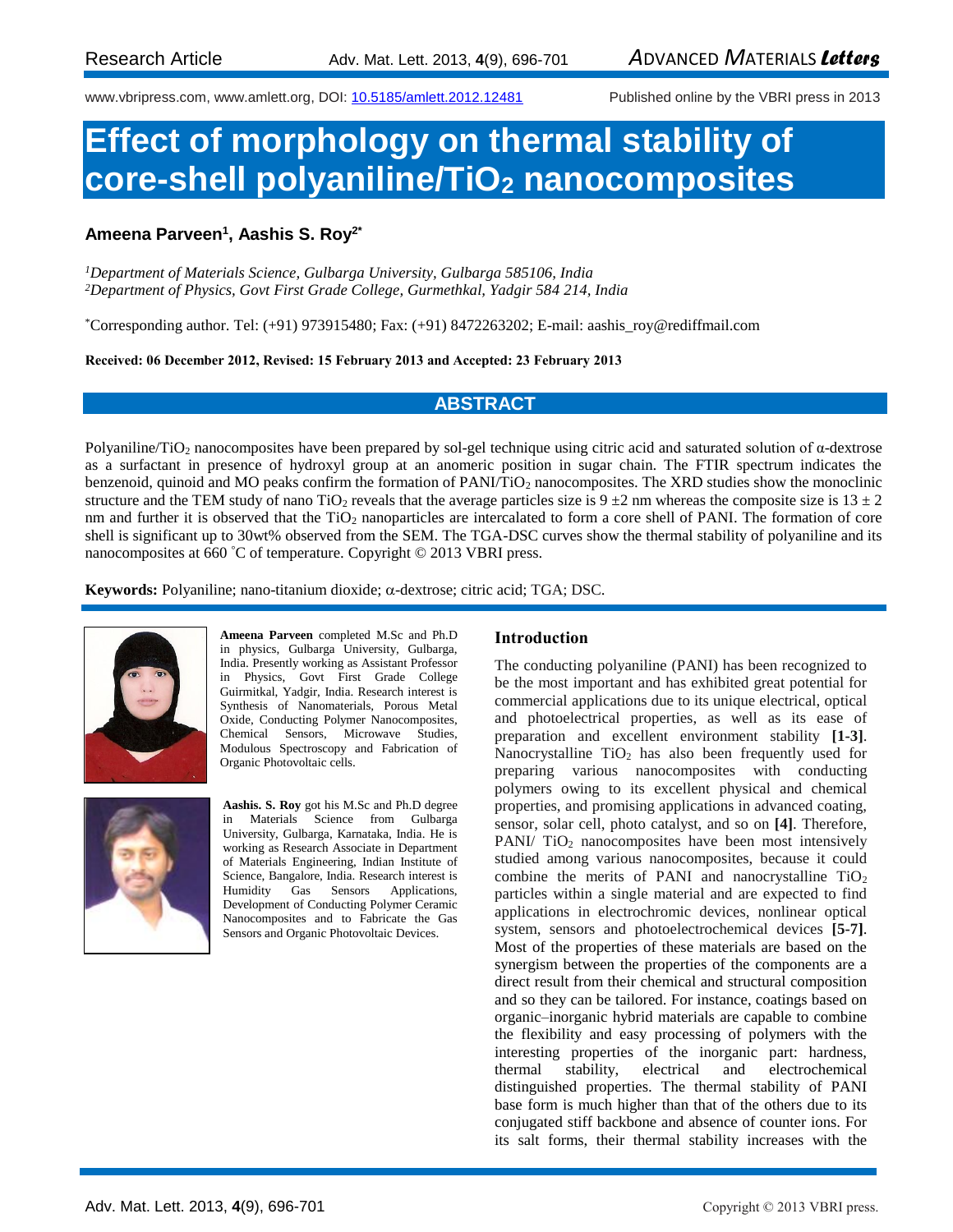increase of dopant size. Nevertheless, PANI–HCl and PANI–XSA have relatively less weight loss at high temperature because of the relatively low molecular weight of their dopants **[8-9]**.

The structural study also carried by employing differential scanning calorimetry (DSC) of conductive composite films of EVA copolymer and PANI-DBSA complex, cast from water-xylene medium, PANI-DBSA being prepared in situ by oxidative polymerization of aniline in presence of DBSA. During processing and storage, such composites can be exposed to elevated temperature and changes in their structure can take place (chain defects, crosslinking, etc.). Thus, we consider that the thermal analysis is important for elucidating the interactions among the three constituents in the systems studied (PANI, DBSA and EVA copolymer) which are responsible for the structural changes, phase transitions and electrical conductivity of the composites **[10, 11]**.

The combination of nanocrystalline  $TiO<sub>2</sub>$ , and polyaniline- $TiO<sub>2</sub>$  nanocomposites is attractive because of the combination of polyaniline and metal oxide exhibits excellent electrical, mechanical and optical properties such as surface hardness, modulus, strength, transparency, high refractive index and acids and their derivatives are highly promising coupling molecules that allow the anchoring of organic groups to inorganic solids **[12-15]**. In this paper, author reports the synthesis of core-shell structured polyaniline/TiO<sup>2</sup> nanocomposites. The prepared samples were characterized by FTIR, XRD, SEM and TEM. Effect of core shall morphology on thermal properties of prepared composites is elucidated.

# **Experimental**

## *Materials*

using magnetic stirrer for 5-6 h at room temperature. The purpose of adding ammonia is to maintain the pH at 4. Finally, a gel is formed. In the second step, the saturated solution of alpha dextrose is added to above gel and stirred for 2h at  $120^{\circ}$ C which turns to a spongy type solid residue. This spongy gel is ignited at a temperature of about  $300^{\circ}$ C for 1h in air ambient. Finally, fine graded  $TiO<sub>2</sub>$ nanoparticles are formed.

# *Preparation of composite*

Aniline hydrochloride /  $[TiO<sub>2</sub> (NO<sub>3</sub>)<sub>2</sub> 6H<sub>2</sub>O]$  / citric acid are taken in the molar ratio of 1:2: 3 and are stirred thoroughly for 1h at  $25^{\circ}$ C. To this mixture, ammonium persulphate  $[(NH_4)_2S_2O_8]$  as oxidant and saturated solution of  $\alpha$ -dextrose is added with constant stirring at 70 °C for 5-6 h which acts as surfactant because of a free hydroxyl group present at the anomeric position exist as an equilibrium mixture between acyclic and cyclic forms. It finally gives a green gel precipitate **[16 -17]**. The gel is further refluxed with 0.1N HCl to enhance the protonation processes and then vigorously washed with distilled water and acetone to remove the excess  $\alpha$ -dextrose, citric acid and oligomers from the composite. Further, the composite is dried at 80<sup>0</sup>C for 5-6 h to achieve constant weight. The various weight percentages of 10, 20, 30, 40 and 50 wt % of Polyaniline/TiO<sub>2</sub> nanocomposites have been prepared by same method.

The pellets of 10 mm diameter are prepared with thickness varying up to 2 mm by applying pressure of 1Tons in a UTM – 40 (40 Ton Universal testing machine). For temperature dependent conductivity, the pellets are coated with silver paste on either side of the surfaces to obtain better contacts.

## *Characterization*

## *Infrared spectroscopy*

The IR spectra of all the samples are recorded on Perkin Elmer (model 783) IR spectrometer in KBr medium at room temperature. For recording IR spectra, powders are mixed with KBr in the ratio 1:25 by weight to ensure uniform dispersion. The mixed powders are pressed in a cylindrical dye to obtain clean discs of approximately 1 mm thickness.

## *X-ray diffraction*

X-ray diffraction Phase identification was carried out by a Shintag X1 diffractometer with Cu  $K_{\alpha}$  (1.54 A<sup>0</sup>) radiation in θ – θ configuration at ambient emperature. The patterns were recorded in the  $2-70^{\circ}$  range at  $0.05^{\circ}$  step size using 3-s acquisition time per step. The mean particle size (PS) was calculated using the Debye–Scherrer equation given below. where K is a constant equal to 0.9  $\lambda$  is the wavelength of the Cu K<sub>α</sub> radiation,  $\beta$  is the half-peak width of the diffraction peak in radiant and θ is the Braggs angle of (311) plane.

$$
PS = 0.9 \lambda / \beta \cos \theta \tag{1}
$$

where  $\beta$  is full width half maxima,  $\theta$  is angle of reflection.

All Chemicals used were analytical grade (AR). The monomer aniline was doubly distilled prior to use. Ammonium persulphate  $((NH_4)_2S_2O_8)$ , hydrated titanium nitrate  $(TiO_2 (NO_3)_2.6H_2O)$ , hydrochloric acid (HCl) were procured from Sigma Aldrich and were used as received.

## *Synthesis of polyaniline*

Aniline (0.1mol) was dissolved in 1M HCl to form aniline hydrochloride solution. To this reaction mixture, 0.1M of ammonium persulphate  $[(NH4)_2S_2O_8]$  which acts as an oxidant was added slowly with continuous stirring at 0– 5 <sup>0</sup>C. After complete addition of the oxidizing agent, the reaction mixture was allowed to keep for 24 h without stirring. The greenish black precipitate of the polyaniline was recovered by vacuum filtration and washed with acetone and 0.1N HCl in order to remove the oligomers and chlorine ions respectively. The precipitate was dried in an oven for 24 h at 50 $\mathrm{^0C}$  to achieve constant weight.

# *Preparation titanium dioxide*

Two step sol-gel preparation methods are used to synthesize nano  $TiO<sub>2</sub>$  which has been described as follows. In the first step, 160 ml of 0.1N titanium nitrate hydrated  $[TiO<sub>2</sub> (NO<sub>3</sub>)<sub>2</sub> 6H<sub>2</sub>O]$  and 480 ml of 0.1N citric acid are mixed thoroughly by stirring at room temperature. To this mixture, ammonia is added drop-wise with constant stirring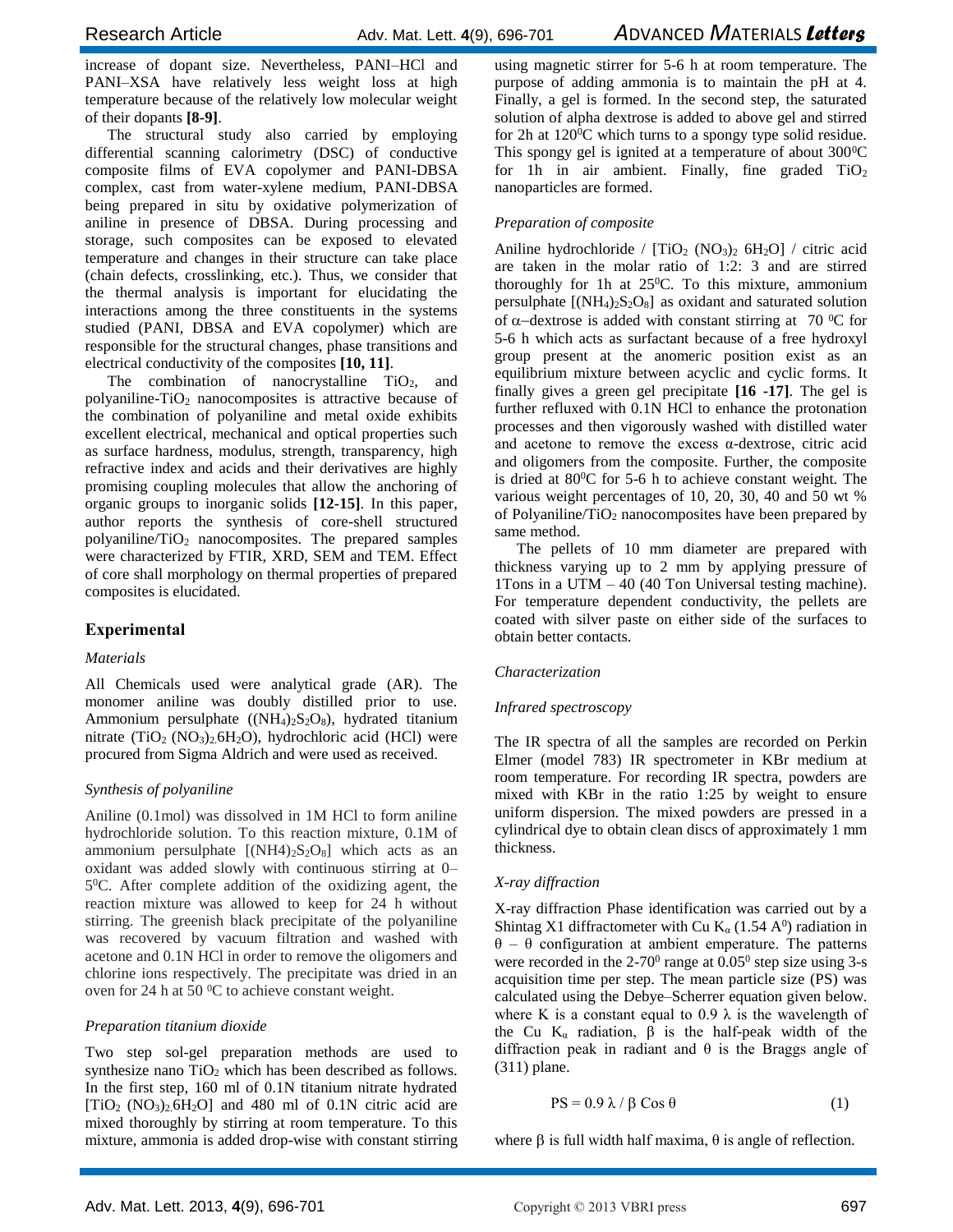*Scanning electron microscopy and transmission electron microscopy*

The powder morphology of polyaniline and its composites sintered in the form of pellets (to measure grain size) are investigated using Phillips XL30 ESEM scanning electronic microscope (SEM). The samples in the form of pellets are mounted on aluminum plat form and conducting gold is sputtered on the sample to avoid charging at the sample surfaces and hence selected areas were photographed.The particle morphology of polyaniline and its composites sintered in the form of pellets are investigated employing JEOL 2000 FX–II TEM was used at an accelerating voltage of 200 kV.

### *Thermogravimetric-differential scanning calorimeter (TG-DSC)*

Thermal studies (TG/ DSC measurements) were performed on Linseis STA PT-1600 (Germany) Thermal analyzer.10mg of completely dried sample is taken in a clean alumina crucible and heated up to  $50^{\circ}$ C -  $700^{\circ}$ C in the nitrogen atmosphere at the rate of  $10^{\circ}$  C/min.

## **Results and discussion**

### *Infrared Spectroscopy*

**Fig. 1(a-c)** shows FTIR spectra of pure polyaniline and polyaniline/TiO<sup>2</sup> nanocomposites. The vibrational bands are found to be at 503 cm−1, 808 cm−1, 1133 cm−1, 1294 cm−1, 1491 cm−1 and 1581 cm−1. The bands at 503 cm−1 and 808 cm−1 are due to C–H out-of-plane bending vibration and para disubstituted aromatic rings, respectively. A band appearing near 1294 cm−1 represents the C–N stretching vibration. The C–H in the plane bending vibration occurs at 1133 cm−1 .



Fig. 1 (a-c) Shows the FTIR spectra of polyaniline, pure nano TiO<sub>2</sub> and polyaniline / TiO<sup>2</sup> nanocomposites.

The presence of two bands in the range of 1450–1600 cm<sup>-1</sup>is assigned to the non-symmetric  $C_6$  ring stretching modes. The higher frequency vibration at 1581 cm<sup>-1</sup> has a major contribution from the quinoid rings, while the lower frequency mode at 1491 cm−1 depicts the presence of benzenoid rings. The broad band observed at 3280–3500 cm−1is due to the N–H stretching of aromatic amines and at 2500–3000 cm−1 is due to aromatic C–H stretching vibrations. Thus an FTIR spectra peak confirms the formation of composites and also suggests a Vander walls kind of interaction between the polymeric chain and  $TiO<sub>2</sub>$ nanoparticles.

### *X-ray diffraction*

**Fig. 2 (a-c)** shows the XRD patterns of polyaniline / TiO<sub>2</sub> nanocomposite respectively. **Fig. 2 (a)** reveals that the polyaniline is amorphous in nature. An intensity peak is found to be around 26° for polyaniline which may be assigned due to the scattering of polyaniline chains at interplanar spacing. When  $(NH_4)_2S_2O_8$  is added to the reaction system, it is observed that polymerization proceeds initially on the surface of  $TiO<sub>2</sub>$  nanoparticles due to the restrictive effect of the surface and there after polyaniline encapsulates the crystalline behavior of polyaniline  $/$  TiO<sub>2</sub> nanocomposite which are hampered. Therefore, the degree of crystallinity of polyaniline decreases and the diffraction peaks emerged with  $TiO<sub>2</sub>$ peaks and hence cannot be distinguished. Comparing the curves of pure  $TiO<sub>2</sub>$  and polyaniline/ $TiO<sub>2</sub>$  nanocomposite it is seen that polyaniline deposited on the surface of  $TiO<sub>2</sub>$ nanoparticles has no effect on crystallization performance .It is seen from **Fig. 2 (b- c)** that the monoclinic peaks of  $TiO<sub>2</sub>$  indicates the crystalline nature of the  $TiO<sub>2</sub>$  and PANI/TiO<sub>2</sub> nanocomposite. By comparing the XRD patterns of PANI/TiO<sub>2</sub> nanocomposite with that of TiO<sub>2</sub>, the prominent peaks corresponding to  $2\theta = 25.61^{\circ}$ , 38.12  $^{\circ}$ , 47.53  $^{\circ}$  and 54.03  $^{\circ}$  are due to (110), (101), (111) and (211) planes which indicates the presence of  $TiO<sub>2</sub>$  in PANI [JCPDS file no. 21 -1276]. By comparing the XRD patterns of pure polyaniline with its composite, it is observed that TiO<sup>2</sup> has retained its structure even though it is dispersed in PANI after polymerization reaction.



Fig. 2 (a-c) shows those XRD spectra of polyaniline, pure TiO<sub>2</sub> and PANI/TiO<sup>2</sup> nanocomposites.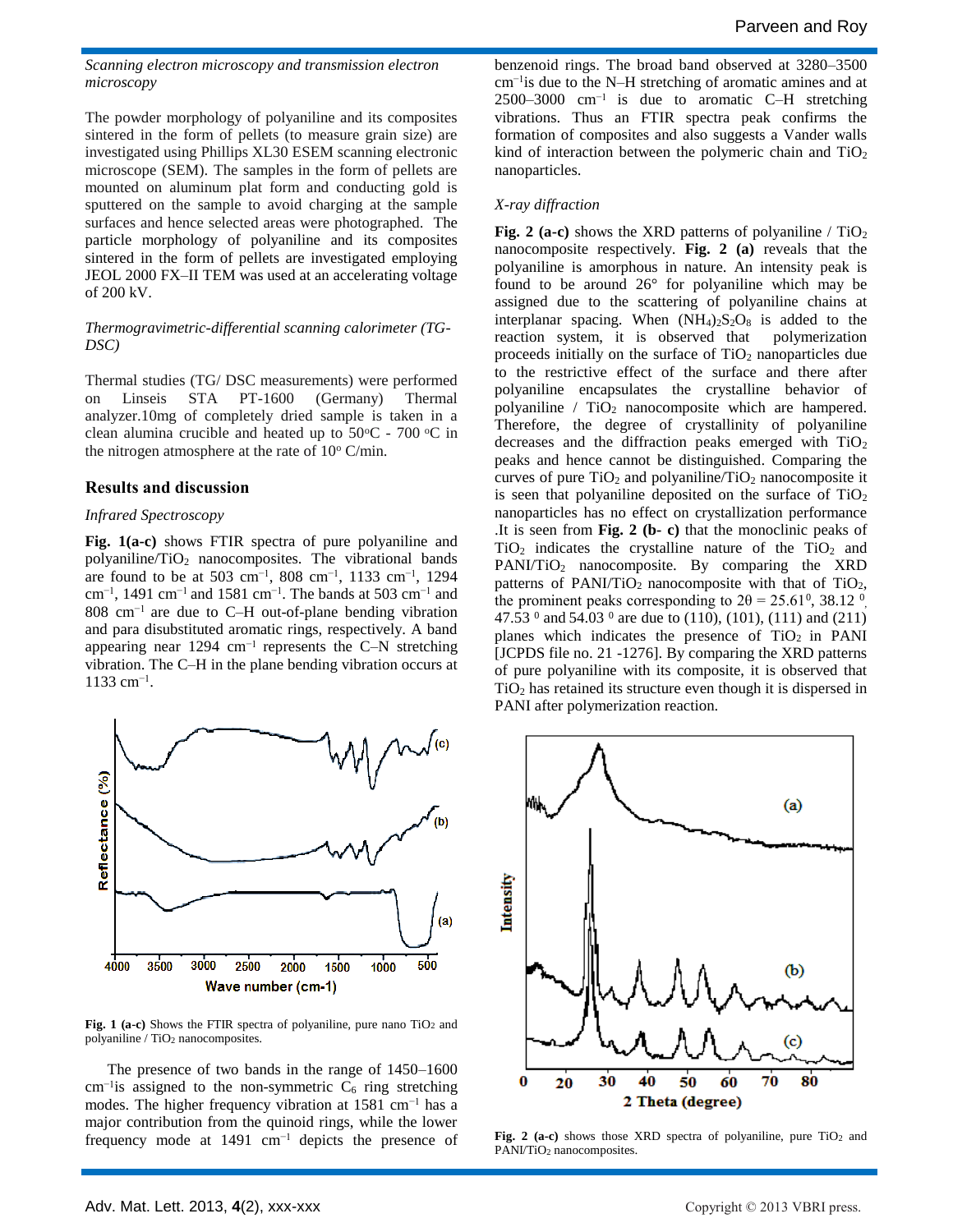

Fig. 3 (a-f) Shows the SEM image of polyaniline and PANI/TiO<sub>2</sub> nanocomposites at different weight percentage (10, 20, 30, 40 and 50 wt %).

#### *Scanning electron microscopy*

**Fig. 3 (a)** shows the SEM image of pure polyaniline at room temperature. Through careful observations, it is found that the particles are highly agglomerated and well interconnected with each other. The granular shape particles are tied with the polyaniline fibers and have an average grain size of  $0.65 \mu m$ . **Fig. 3** (b) shows the SEM image of 10 wt % of gelatinous polyaniline/ $TiO<sub>2</sub>$ nanocomposites at the temperature of 40<sup>0</sup>C after 4h. The particles are agglomerated into an irregular shape and have initiated the formation of a granular structure. This may be due the presence of small percentage of  $TiO<sub>2</sub>$  nanoparticles in polyaniline matrix. The average grain size is ranging from 0.8  $\mu$ m to 1  $\mu$ m. **Fig.** 3(c) shows the SEM image of 20 wt % of gelatinous polyaniline/ $TiO<sub>2</sub>$  nanocomposites at the temperature of 40<sup>0</sup>C after 4h. The particles are highly clustered, homogeneous, regular and spherical in shape. Here the granular morphology itself shows the formation of PANI core-shell over the  $TiO<sub>2</sub>$  nanoparticles. This indicates that there was a formation of two layers over the  $PANI/TiO<sub>2</sub>$  nanocomposite of citric acid and  $\alpha$ -dextrose which causes the strain in the polymer chain to form the circular structure. The average grain size is in the range of 0.6  $\mu$ m to 1.5  $\mu$ m. **Fig.** 3(d) shows the SEM image of 30 wt % of gelatinous polyaniline/ $TiO<sub>2</sub>$  nanocomposite at the temperature of 40<sup>0</sup>C after 4h. The particles are clustered homogeneous and circular in shape and have almost similar

in size. The average grain size is of about  $2 \mu m$ . This clearly indicates that there is a continuous increase in the volume of the core shell with increase in percentage of nanocrystalline  $TiO<sub>2</sub>$  in polyaniline matrix.

**Fig. 3(e)** shows the SEM image of 40 wt % of gelatinous polyaniline/ $TiO<sub>2</sub>$  nanocomposite at the temperature of 40<sup>0</sup>C after 4h. The particles are highly agglomerated in a semicircular fashion. The outer surface of the shell looks rough when you compared with 10, 20 and 30 wt. % of its composites. This is due to crack at outer surface of the shell which attributes to the formation of core shell more significant below 30 weight percentage of nanocrystalline titanium dioxide particle in polyaniline. Hence the average granular size decreases to 1.6  $\mu$ m. **Fig. 3(f)** shows the SEM image of 50 wt % of gelatinous polyaniline/ $TiO<sub>2</sub>$  nanocomposite at the temperature of  $40\degree$ C after 4h. The particles are found to be loosely held with each other which cause more porosity in the composites. It is seen that the shells are completely ruptured due to predominant wt. % of nanocrystalline  $TiO<sub>2</sub>$  particles over the polymer matrix. This clearly indicates that the increase in nano  $TiO<sub>2</sub>$  nanopartciles decreases the strain in the polymer chain due to surfactant and also decreases the binding force between the particles and matrix. Therefore, the average granular size decreases up to  $1.3 \mu m$ . **Fig. 3(b)** and **Fig. 3(f)** shows that formation of core-shell is more significant, if  $TiO<sub>2</sub>$  nanoparticles is less than 30 wt.% in polyaniline matrix than this may give a high thermal stability and good other properties. Therefore, these materials can be used in electronic device.

#### *Transmission electron microscopy*

**Fig. 4(a-b)** shows TEM images of  $TiO<sub>2</sub>$  and polyaniline/TiO<sup>2</sup> nanocomposites. The TEM image of polyaniline/TiO<sup>2</sup> nanocomposite shows the granular structures. An obtained average size of this was found to be of about 7nm and 13nm, respectively. The surface to volume ratio of TiO2 nanoparticles decreases the size of composites from bulk to nano because the particle size decreases with an increase in the concentration of the composite. Thus polyaniline provides strength and stiffness to polyaniline/ $TiO<sub>2</sub>$  nanocomposite, whereas polyaniline matrix acts as a binder that distributes external load to the fibers. In addition to increasing the rigidity of the polymer matrix, the particles are added to modify rheological property. The conformational energy map of polyaniline matrix macromolecules displays a very rigid and extended structure. This may be attributed to the formation of intra residue hydrogen bonds between the molecules resulting in a randomly shaped structure.

## *Thermogravimetry-differential scanning calorimetric analysis (TG-DSC analysis)*

The TGA-DSC curves of pure polyaniline and polyaniline/TiO<sup>2</sup> nanocomposites with various weight percentages is shown **Fig. 5 (a, b)**. From **Fig. 5(a)** it is found that an offset decomposition temperatures of composites were higher than that of pure PANI and shifted towards the higher temperature range as the content of nanostructured  $TiO<sub>2</sub>$  increased whereas the onset value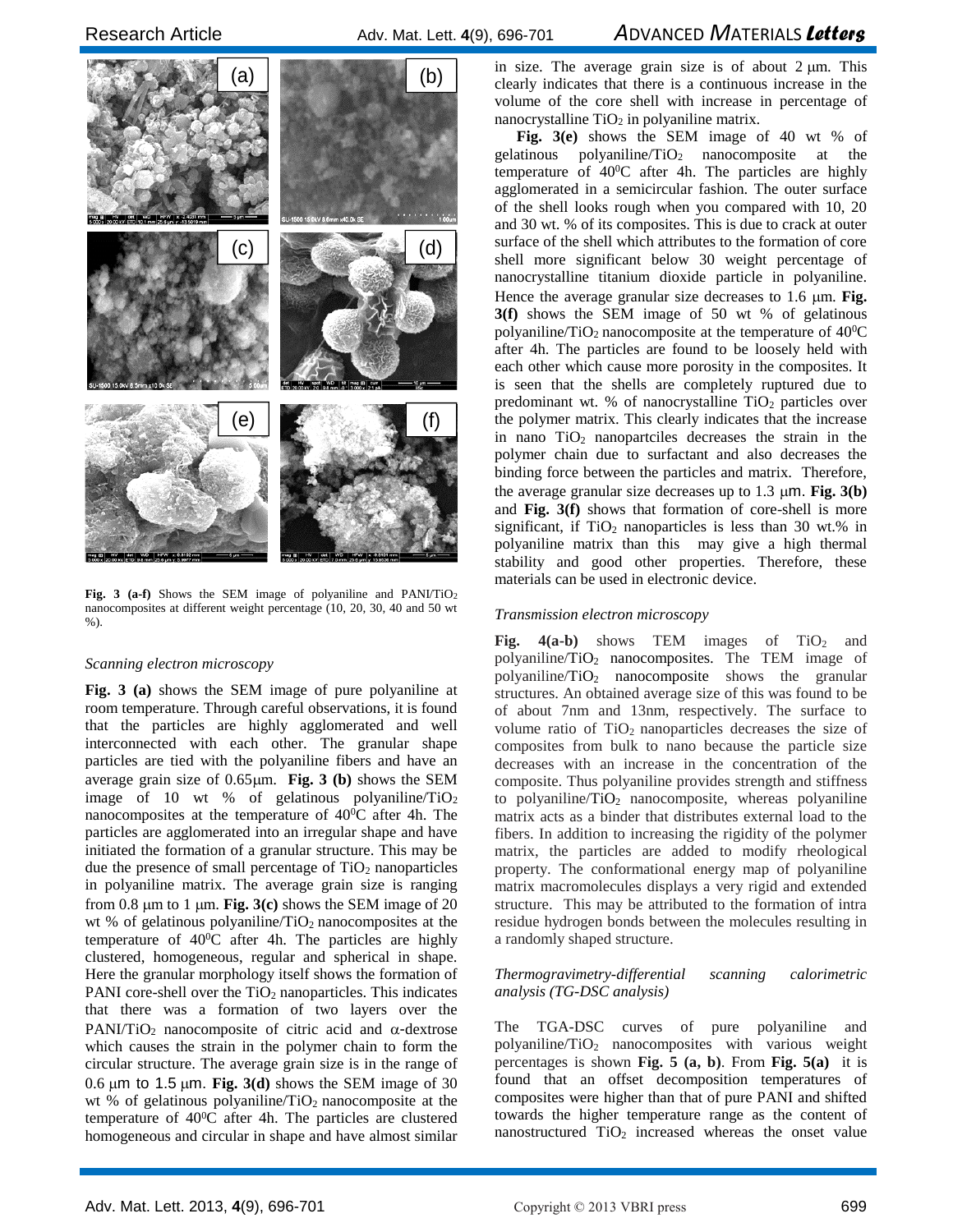decreases because the small particles changes the rate of reaction and hence the shape of the TGA curves also altered.



**Fig. 4.** shows the TEM image of (a) pure nanostructured titanium dioxide and (b) 30 wt% of polyaniline/TiO<sup>2</sup> nanocomposite.

The decomposition starts much earlier and comparatively low temperature of PANI with the samples having nanostructure titanium dioxide. This behavior confirmed the increased thermal stability of composites as the content of nanostructured  $TiO<sub>2</sub>$  is increased and that could be attributed to the retardation effect of nanostructured $TiO<sub>2</sub>$  as barriers for the degradation of PANI **[18-20]**. From the graph it is found that the onset temperature is 238.9 °C and at the offset point found is at 344.7 °C. The result agrees with the moisture evaporation which are trapped inside the polymer or bound to the polymer backbone as evidenced by the first degradation stage of TGA curve **[21]**.



**Fig. 5.** (a) TGA curve of pure polyaniline and polyaniline/TiO<sup>2</sup> nanocomposites at different weight percentage (10, 20, 30, 40 and 50 wt %) and (b) DSC curve of pure polyaniline and polyaniline/n-TiO<sup>2</sup> composites at different weight percentage (10, 20, 30, 40 and 50 wt %).

It can be observed from DSC curved **Fig. 5(b)** that the thermal decomposition of polyaniline and polyaniline/ $TiO<sub>2</sub>$ nanocomposites curve weight percentages shows a threestage decomposition pattern. For pure polyaniline it shows a large weight loss occurring below 650 °C and can be describe to the elimination of water, acetone and HCl. For pure polyaniline three mass losses could be detected in the temperature range of 50−650 °C. The first weight loss observed at  $80$  to  $140$  °C was essentially due to deabsorption of water absorbed on the doped polymer. The loss of 140 to 200 °C can be primarily related to the